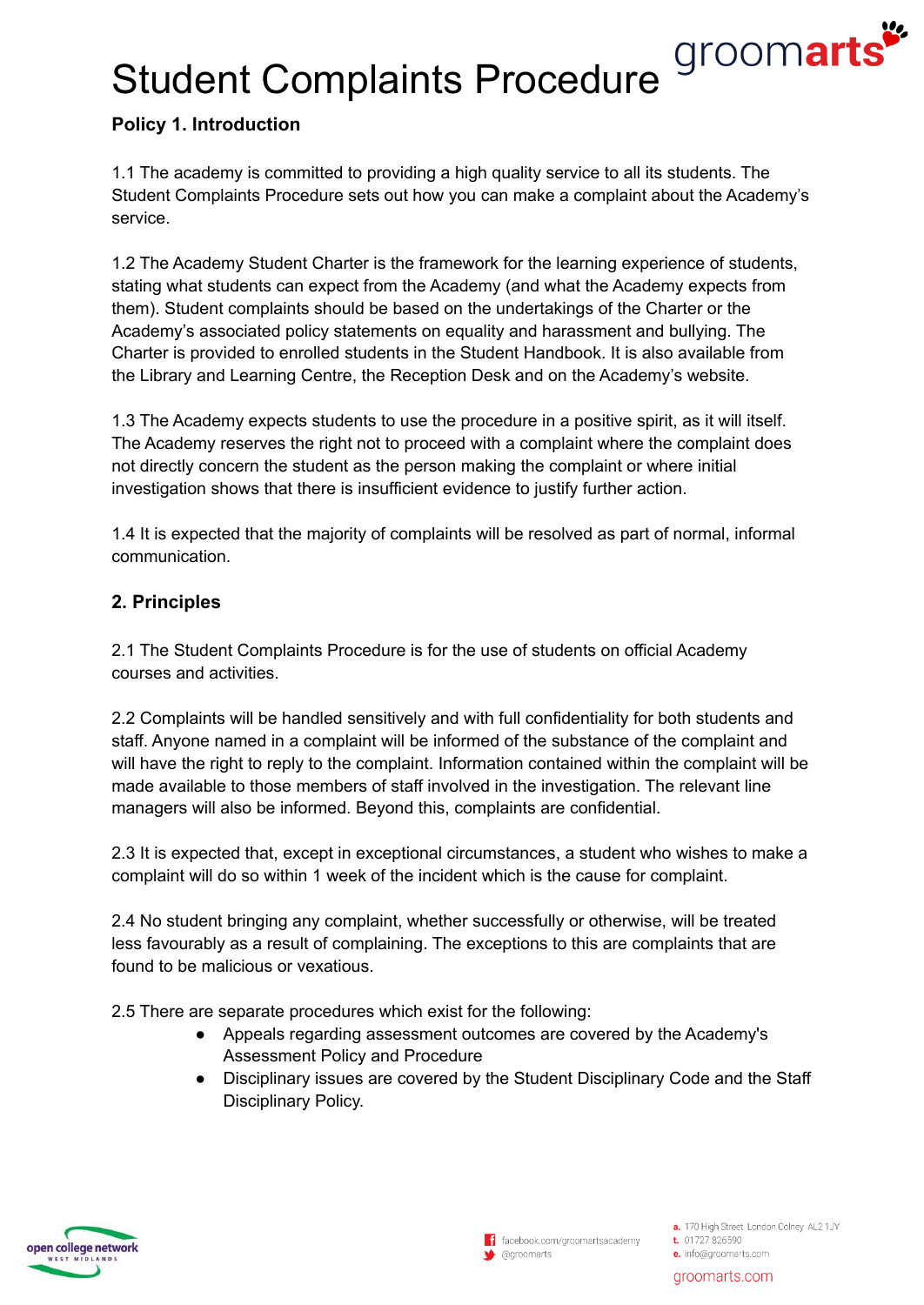Student Complaints Procedure *groomarts* 

# **3. Definition**

3.1 A complaint is defined as an oral or written expression of dissatisfaction with an aspect of the Academy service or of the staff, fellow students or the communications received or sent.

# **4. Different Types of Complaint and How They Are Handled**

4.1 Individual complaints made by the individual students are dealt with according to the guidance set out in this document.

## 4.2 Group Complaints

Where a complaint is brought by a group of students, one person should be prepared to identify him/herself as a spokesperson and correspondent for the purposes of the Formal Procedure. All members of the group must express their permission to the member of staff investigating that the spokesperson may discuss their case. Each member of the group must be able to demonstrate that he/she has been personally affected by the matter which is the subject of the complaint.

### 4.3 Anonymous Complaints

Complaints require investigation to enable resolution; where a complaint is made anonymously, it will not be possible to undertake such an investigation. For practical reasons, therefore, no action will normally be taken in the event of complaints made anonymously. There may, however, be exceptional circumstances where the Academy judges it appropriate to investigate a complaint received from an anonymous complaint, but this is at the discretion of the Academy.

### 4.4 Third Party Complaints

No investigation of a complaint made on behalf of a student will be undertaken without the student;s written agreement to the concerns raised and written consent for an investigation to be carried out. This includes complaints made by a carer or relative of the student concerned.

### 4.5 Vexatious or Malicious Complaints

The Academy may consider invoking the disciplinary procedures under the Student Disciplinary Procedure in cases where complaints are found to be vexatious or malicious. A vexatious complaint is defined as a complaint which is clearly unsustainable. A malicious complaint is defined as an attempt to defame the name or character of someone connected with the Academy or the Academy as a whole. Please refer to Annex 1 for further information on vexatious complaints.

### 4.5 Complaints to the Awarding Body

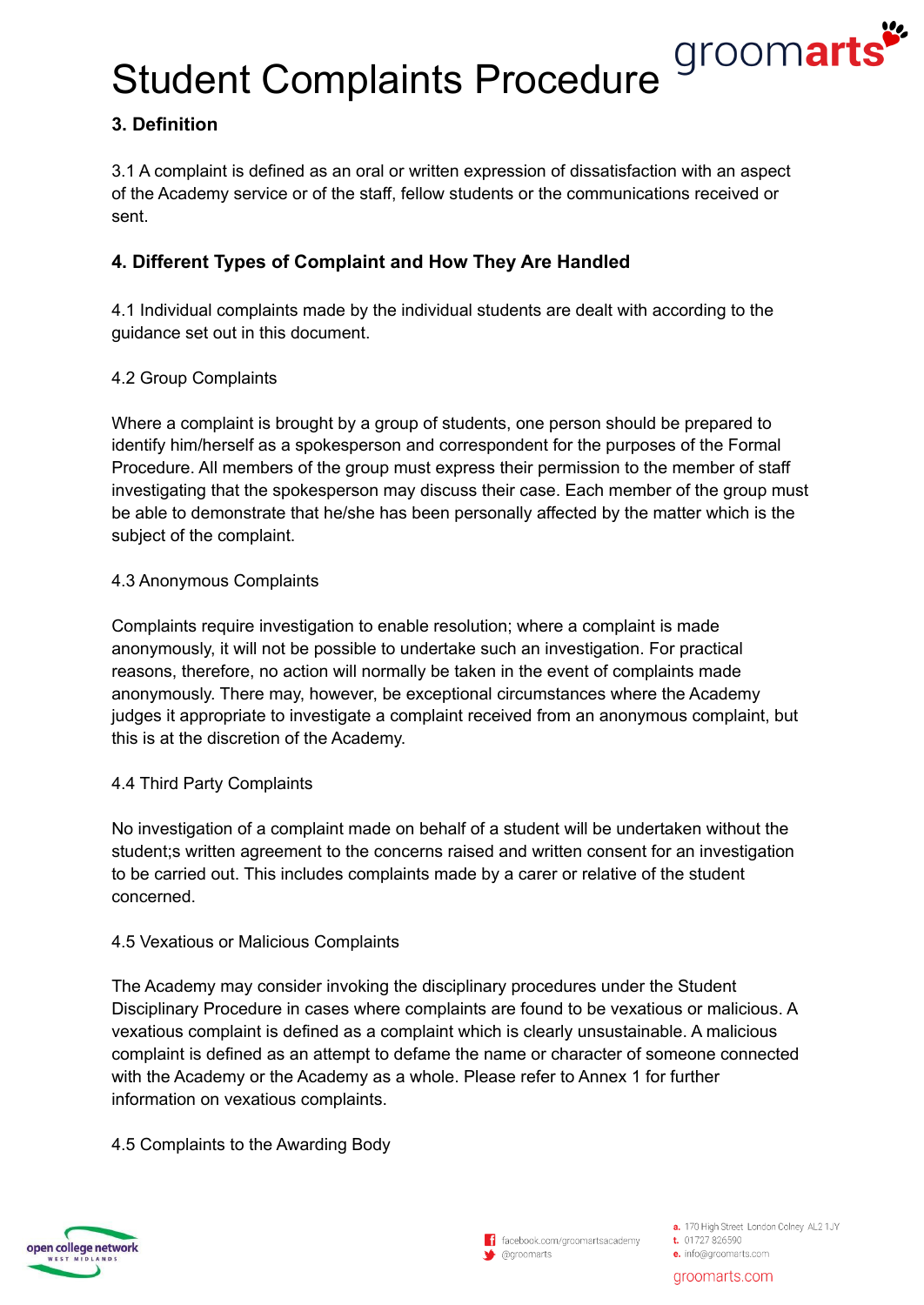# groomarts Student Complaints Procedure

Should a complaint be received by the Governing Body it will be acknowledged and referred to the Quality Manager who will ensure that it enters the procedure at the appropriate point.

## 4.7 Access to Information

Students pursuing a complaint through the Student Complaints Procedure will be entitled to apply for access to personal data in accordance with the policies and procedures of the Academy under the provisions of the Data Protection Act 1998 and other legislation. Applications should be made in writing to the Academy Director. The Academy will not normally charge the complainant for providing this information.

## **5. Informal Procedure**

5.1 Informal complaints should be made to the member of the Academy's staff who is directly responsible for the problem. This may be the tutor, or the Head of the Academy. It is the responsibility of the person to whom the complaint has been made to deal with the situation promptly and, if the complaint is justified, to try to put things right as soon as is reasonably practicable.

5.2 It is hoped that most complaints will be resolved informally.

5.3 If a complaint concerns discriminatory behaviour, harassment, or matters of a sensitive nature which you feel cannot be raised with the member of the Academy's stadd concerned, the matter should be treated as a formal complaint.

## **6. Formal Procedure - Complaint to Academy Manager or Student Liason**

6.1 If a student is not satisfied with the steps taken to resolve the problem informally, or if 5.3 applies, or if they feel the matter of the complaint is too grave to be dealt with informally, a formal complaint should be made.

6.2 A formal complaint must be written down, preferably by the student themselves, but if not, with the assistance of a member of Academy staff. Formal complaints can be made by email directly to the Academy Manager ([rebecca.p@groomarts.com](mailto:rebecca.p@groomarts.com)) or to the Student Liason [\(education@groomarts](mailto:education@groomarts.com).academy).

6.3 The complaint should explain the details of the problem and set out what outcome the student would like from the academy.

6.4 The complaint should be sent to the Head of the Academy

6.5 Complaints will normally be acknowledged within 24-48 hours depending on the time to conduct an investigation. A response from the Head of the Academy will usually be delivered within one week. This timescale may be extended during the Academy holidays. When resolution is not possible within the expected time, you will be kept informed of progress.

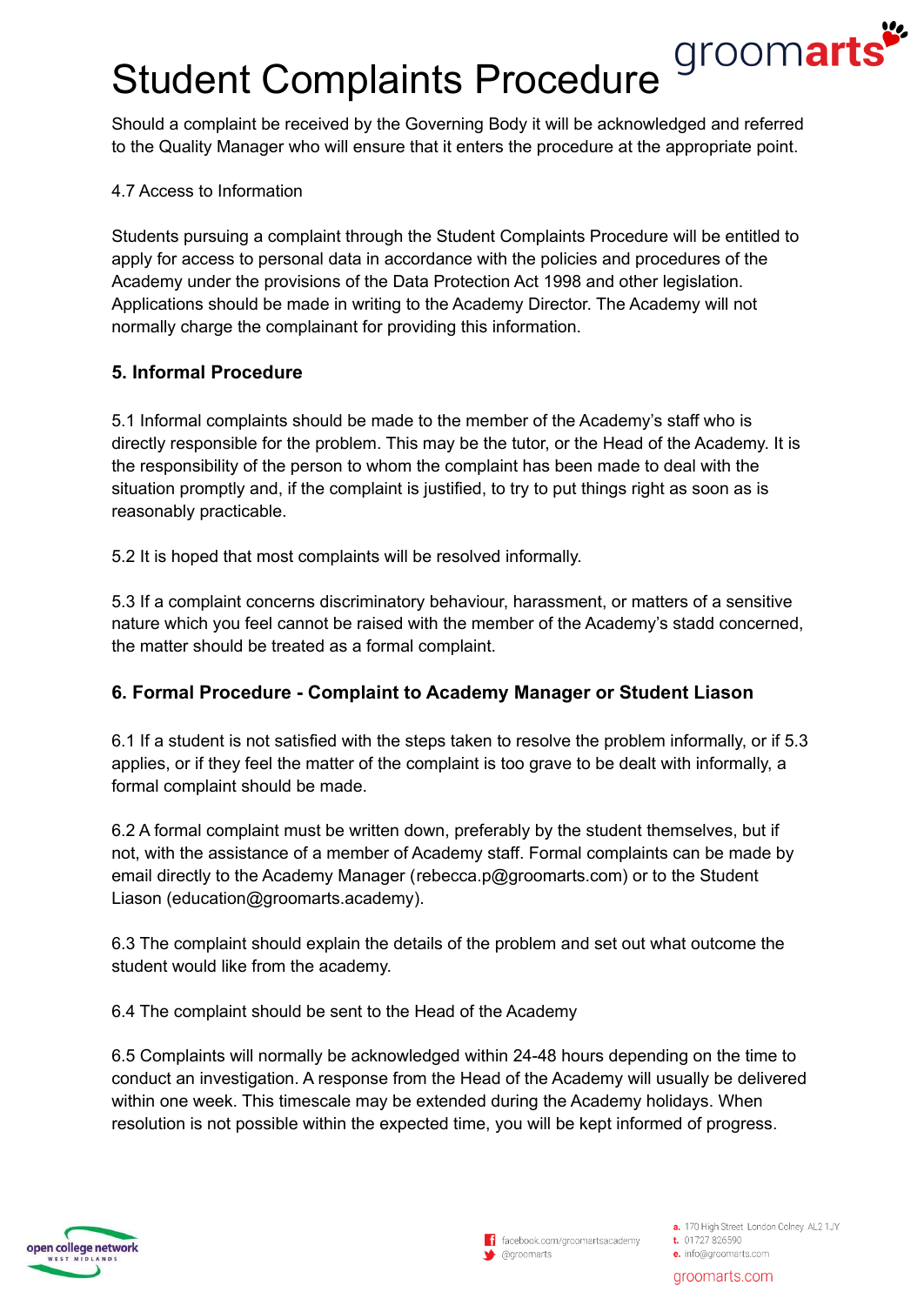# groomarts Student Complaints Procedure

6.6 Responsibility for the investigation of complaints lies with the department which has been complained about. The Academy Manager will inform the department of the complaint and the Head of the Academy, who should assist in a thorough investigation of the complaint so that all facts can be established and an appropriate response drawn up. The Head of the Academy will check that the reply is fair and consistent with the Academy policy. The Managing Director will be copied into the reply as appropriate.

6.7 If the complaint is upheld, the reply will contain a formal apology and indicate the actions tha Academy intends to take to prevent a recurrence, together with an appropriate timescale for such action.

# **7. Appeals**

7.1 If the student finds the reply to the complaint unsatisfactory, they may appeal in writing to the Managing Director. The appeal must be made within ten working days of receiving the Academy's original reply. The MD will acknowledge the complaint within 48 hours of receipt of the appeal.

7.2 In order for an appeal to be considered, a student must either:

- Provide new evidence which was not available for consideration in the original investigation
- Be able to demonstrate that the investigation was not carried out in accordance with this procedure or the commitments of the Student Charter.

7.3 In the event of the complaint being against the MD, all the procedures outlined shall apply. The MD's role shall be taken by an independent arbitrator.

7.4 If grounds for appeal are accepted the MD may hear the complaint or convene a Complaint Hearing to investigate the matter further. The Chair of the Complaint Hearing will be a senior member of staff not involved with the complaint. The other member of the Hearing panel will be a member of the Academy staff, similarly from a department not involved in the complaint but also from a different department from the Chair.

7.5 The Complaint Hearing will normally take place within 5 working days (excluding Academy holidays) of receipt of the appeal.

7.6 Students may be accompanied at the Complaint Hearing by a friend for the purposes of support. The friend may not put forward the case except in exceptional circumstances. If the student is unable to attend, the Complaint Hearing will be rescheduled. If they cannot attend on the second scheduled date the hearing will be held in the student's absence.

7.7 The Chair of the Hearing panel will report the findings of the panel to the MD. The MD will then decide upon a resolution of the complaint. The resolution will be communicated in writing to the student and the Head of School or Head of Service concerned within 5 working days of the hearing (excluding Academy holidays). The MD's letter will set out the reasons for the resolution. If the complaint is upheld, the MD's letter will contain a formal apology and indicate how the Academy intends to prevent a recurrence.



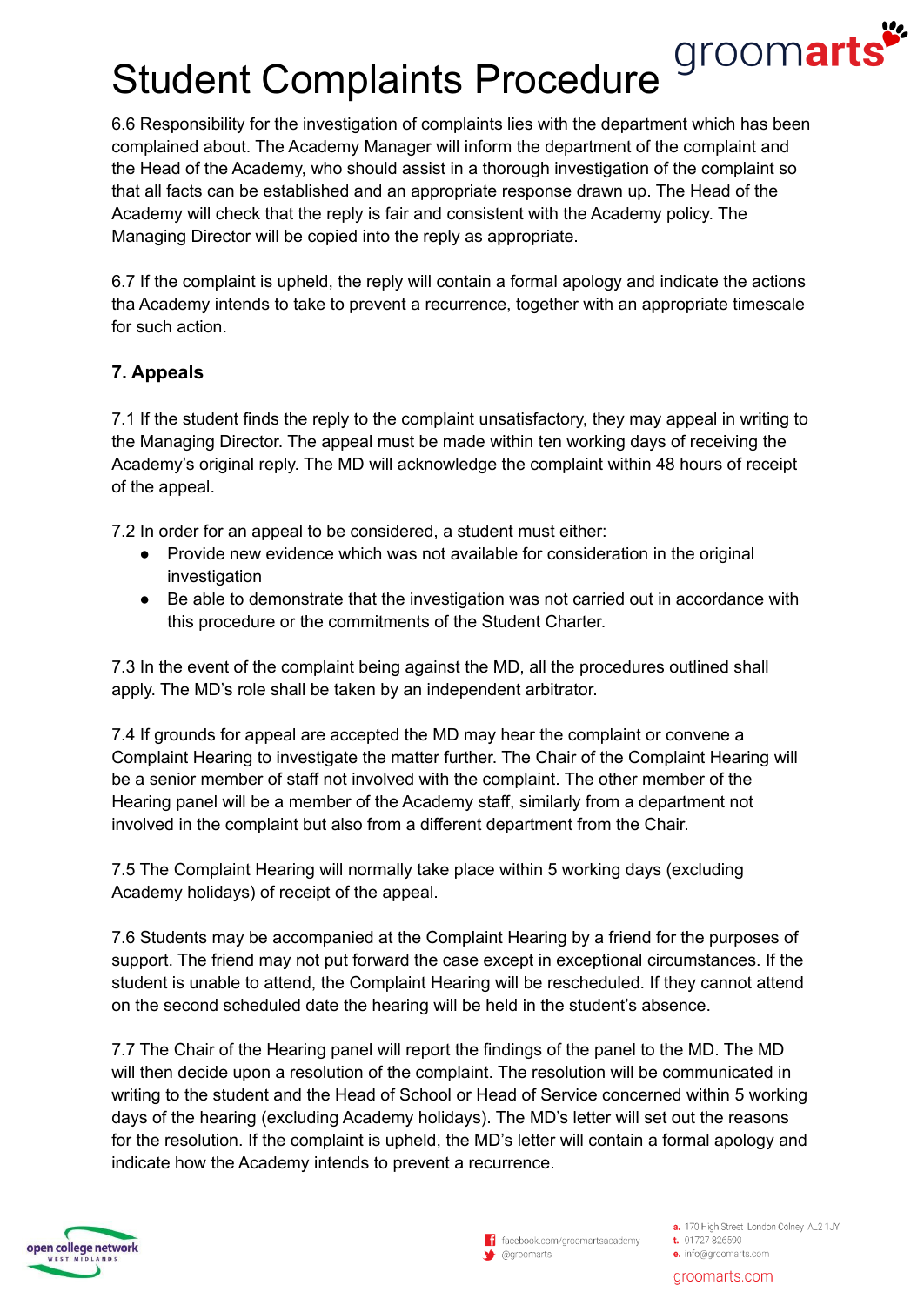# Student Complaints Procedure *groomarts*

7.8 A report will be prepared by the Academy Manager for the Senior Management Team, to assist in monitoring the effectiveness of the Student Complaints Procedure and to identify relevant quality issues.

7.9 The MD's resolution will be final. There are no further rights of appeal under this Procedure within the Academy Procedures. If still dissatisfied the student may appeal to the Skills Funding Agency (SFA). The SFA will check that the Academy's procedures have been fully used before taking any appeal forward.

## **8. Monitoring and Evaluation**

8.1 The Academy monitors and tracks complaints made in order to improve the quality of its offer. The Academy Manger will ensure that records show the nature of the complaint, how it was dealt with, the time taken for a resolution to be reached and the outcome.

8.2 The Student Complaints Procedure is one aspect of the Academy's quality assurance system and complaints are considered an important source of feedback on the quality of the Academy's service. Where appropriate, complaints will be used to improve services and facilities. Termly complaints reports will be made to the Quality and Curriculum Group and the Governors' Panel.

# **9. Escalation and Awarding Body interaction**

9.1 If the centre wishes to escalate the issue or seek advice from the Awarding Body, an allocated centre member will contact the EQA and Awarding Body to notify them of the complaint and to receive advice that aligns with their policy. This correspondence will then be relayed to the individual or individuals in question and all following correspondence will inform the Awarding Body.

9.2 The student also has the right to escalate the issue to the Awarding Body if they do not feel the matter has been sufficiently resolved by the centre. The student should be made aware of their entitlements in accordance with the Awarding Body.